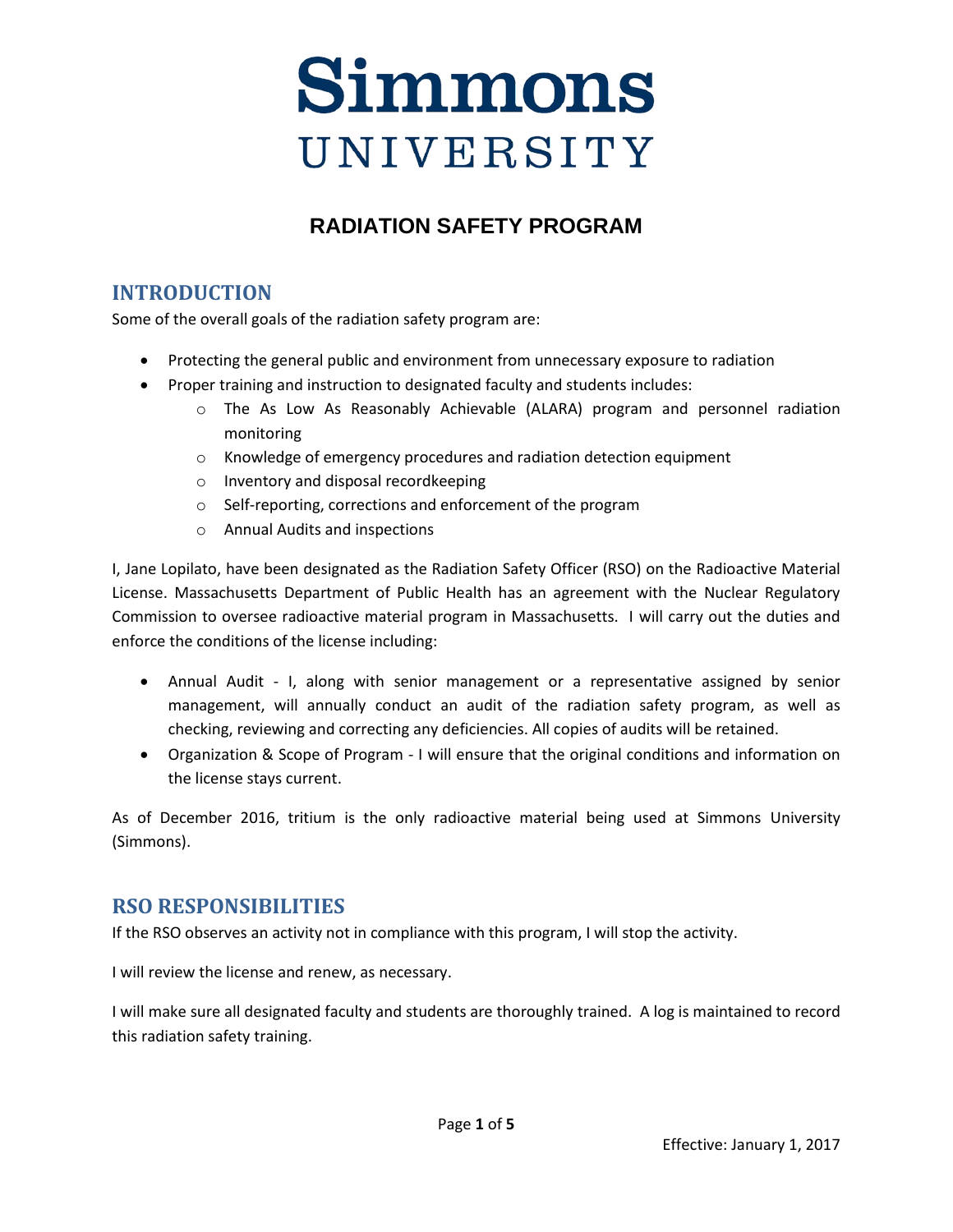I will monitor areas where radioactive materials are used by conducting wipe tests per Simmons' radioactive materials license.

I will have contact information on hand for proper authorities (e.g., licensing agency) in case of accident, damage, fire or theft.

I will keep the license up‐to‐date; check the expiration date, request renewals and amendments in a timely manner.

I will give advance notice of desire to terminate the license.

#### **STUDENT RESPONSIBILITIES**

Students are responsible:

- Attending the appropriate radiation safety training prior to using radioactive material.
- Working under the supervision of the RSO or a designated faculty member at all times.
- Reporting any concerns to the RSO and the designated faculty member, as soon as possible.

## **TRAINING FOR DESIGNATED FACULTY AND STUDENTS**

Training will consist of:

- Exposure issues and ALARA
- Required safety procedures
- Emergency response procedures

Designated students are trained as needed per semester including summer. Designated faculty members are trained by the RSO.

#### **RADIATION SURVEY INSTRUMENTS**

Simmons owns a radiation survey meter, which detects the radioactive materials used and stored at Simmons. The meter will be calibrated annually. I will keep survey meter calibration records on file.

#### **PERSONNEL RADIATION PROTECTION**

Based on a risk assessment performed by the RSO, it was determined that personnel radiation protection is not required for the radioactive materials being used at Simmons and that dosimetry is not required at Simmons. On an annual basis, the RSO will re-assess to confirm that additional personnel radiation protection is required.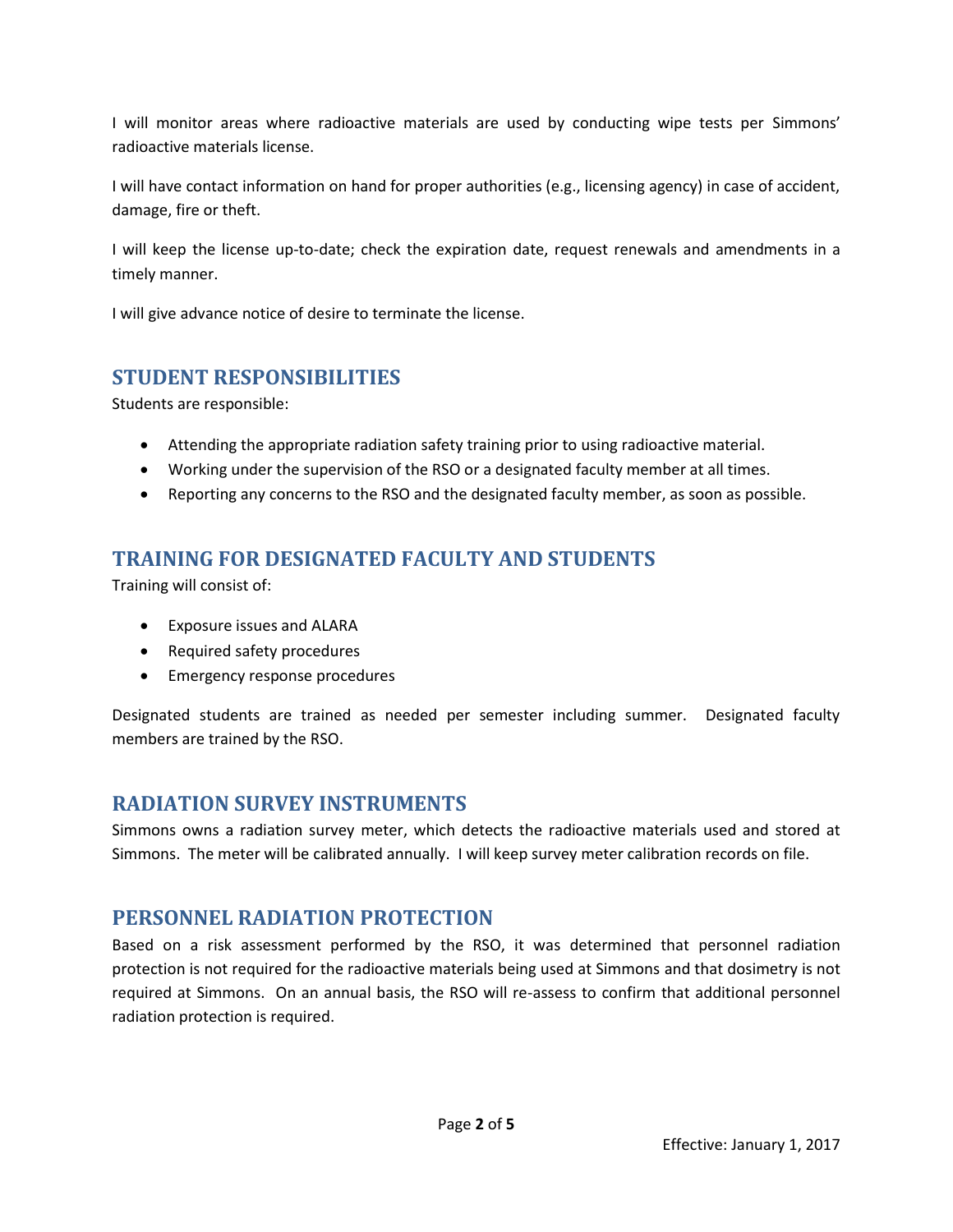I understand that the key component of a sound Radiation Protection Program is a solid adherence to ALARA considerations. I will make sure that ALARA considerations (time, distance & shielding) are being taught and practiced and incorporated into the Radiation Protection Program.

I will make sure that if a designated faculty member or designated student declared her pregnancy she was limited to a maximum of 500 millirems for the term of the pregnancy.

#### **PUBLIC DOSE**

I will take steps to protect all Simmons employees, Simmons students, and contractors from exposure to radiation.

I will conduct a survey or evaluation of storage and use areas to ensure that exposure levels are below the limits outlined in Simmons' radioactive material license.

I will monitor the storage area, security or use of the surrounding areas that would necessitate a new survey or evaluation.

I will keep storage survey and evaluation records on file.

### **OPERATING & EMERGENCY PROCEDURES**

I will develop, implement and maintain Simmons' Operating & Emergency Procedures, which are posted at the radioactive material storage and use areas. I review these procedures with all designated faculty and designated students as part of the training.

Procedures include:

- Keeping exposures ALARA
- Constant accountability during use

I will make sure the above required elements, as specified by the Massachusetts Department Public Health, are part of the procedures.

I have provided Simmons' Public Safety with my contact information (office phone number, cell phone number). Public Safety has been instructed to contact me if there are any concerns about the radioactive materials at Simmons.

#### **ORDERING AND RECEIVING RADIOACTIVE MATERIALS**

I am responsible for ordering radioactive materials for Simmons. No one else is permitted to order radioactive materials.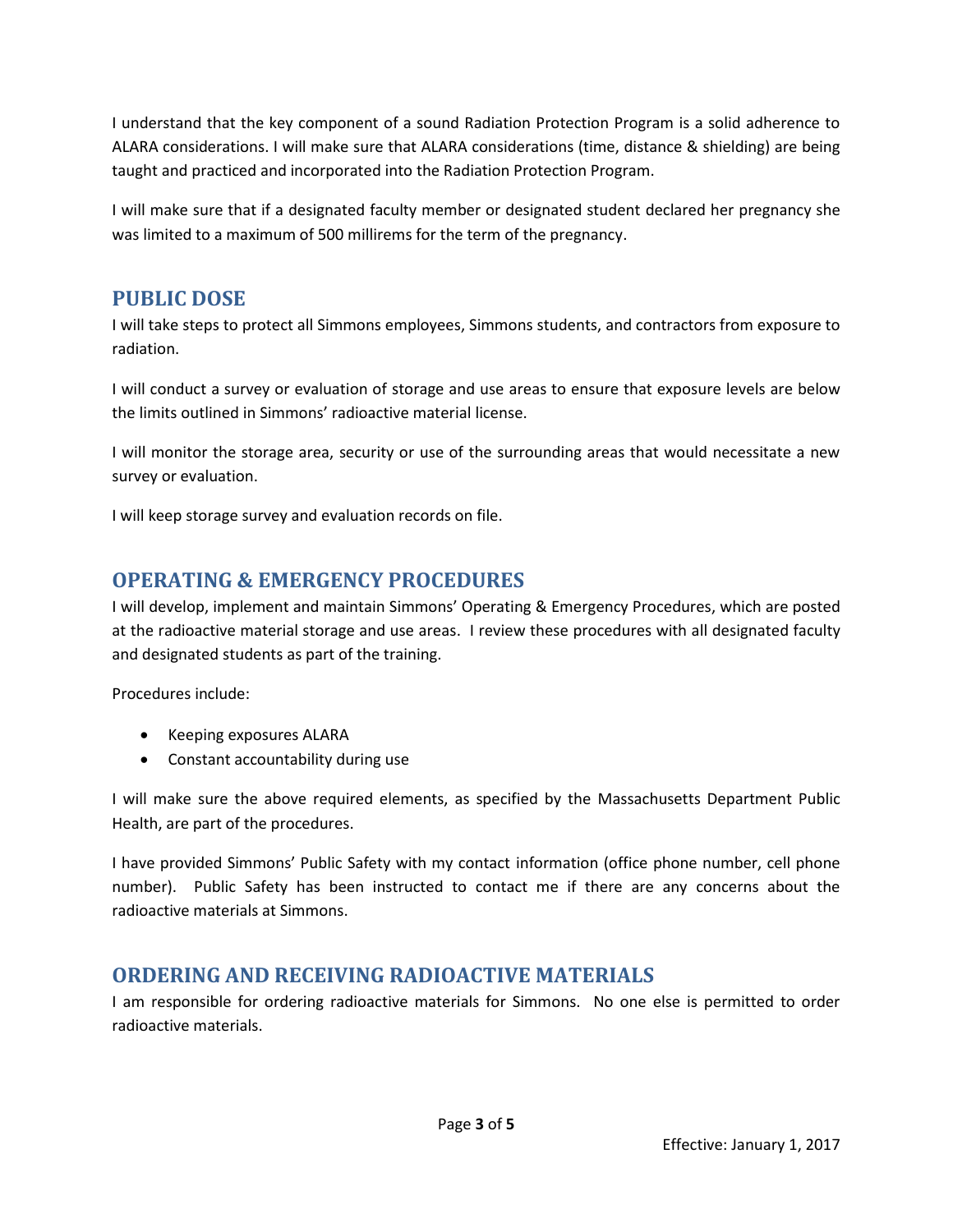I will notify Shipping and Receiving the day before delivery of radioactive materials. Upon receipt, I will scan the package as a precaution and conduct a wipe test on the package and its contents. If contaminated is detected, the manufacturer and Shipping and Receiving are notified immediately.

#### **MAINTENANCE OF SCINTILLATION COUNTER**

I will make sure the scintillation counter used for detecting and measuring radiation is calibrated in accordance with the manufacturer's recommendations, in addition to, routine maintenance and service.

#### **TRANSPORTATION**

Radioactive materials are not transported outside the designated storage and use areas.

#### **NOTIFICATION & REPORTS**

I will assure that required notifications of incidents are made to the Massachusetts Department Public Health in accordance with Simmons' radioactive material license. This does not include non-emergency oversights that must be noted and corrected in your Radiation Safety Program.

#### **POSTING & LABELING**

I will post or make available certain documents and/or posters for public viewing.

I will make sure I am familiar with the Massachusetts Department of Public Health requirements.

I will post the "Notice to Employees" poster in an area accessible to all employees.

I will post all regulations and license documents or post a notice as to where these documents can be viewed (post copies in a publicly viewable area).

I will be aware and post any documents required by the Massachusetts Department Public Health.

#### **RECORDKEEPING FOR DECOMMISSIONING**

I will be aware that the Massachusetts Department Public Health requires notice before terminating the license and transferring or disposing of radioactive materials.

I will be aware of requirements and maintain all decommissioning, transfer and disposal documents. A contractor may be hired to assist with this process.

I will maintain records important for decommissioning.